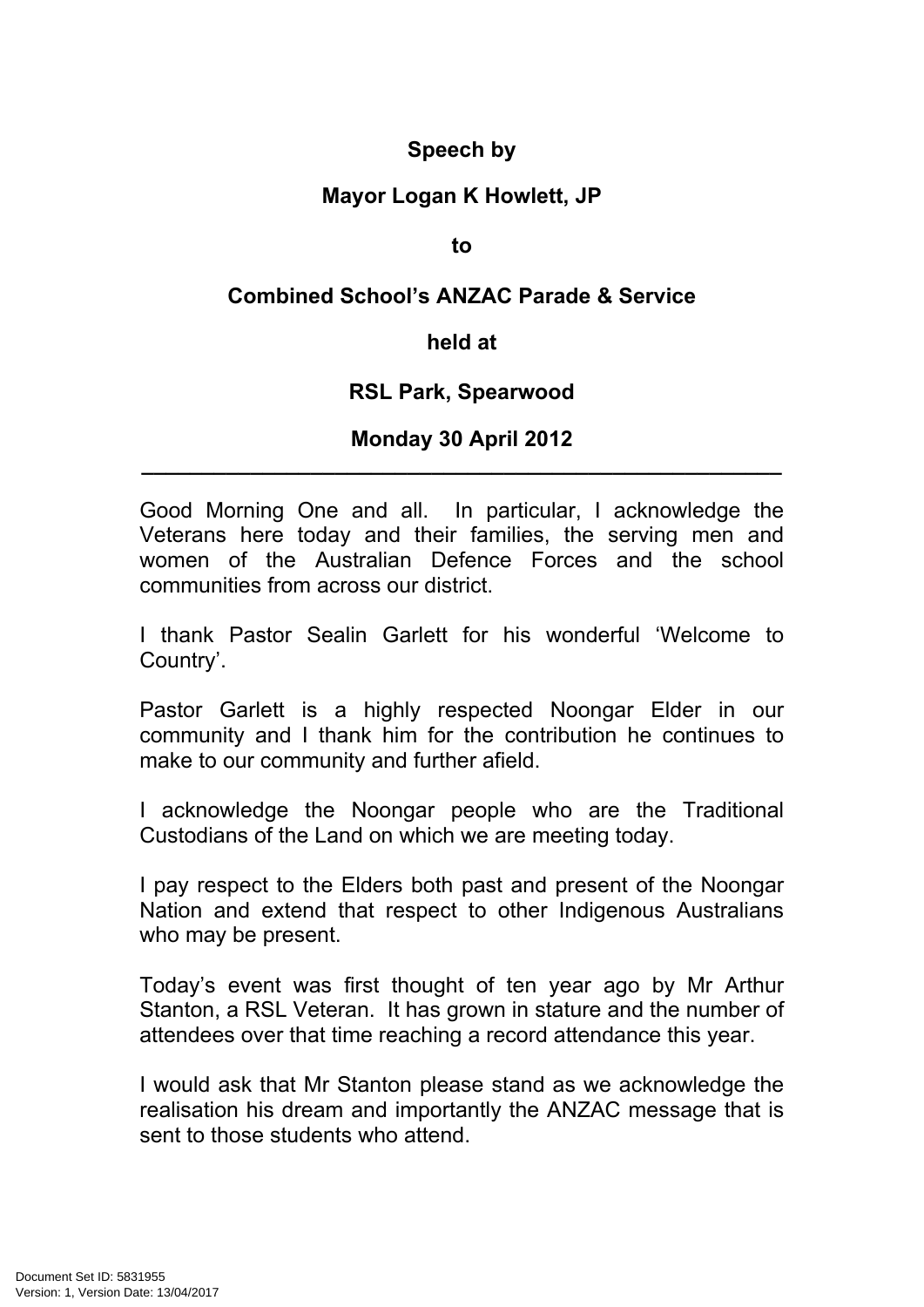Thank you Mr Stanton.

Today we pay tribute to the courage and sacrifice of our ANZACS who landed at ANZAC Cove 97 years ago.

We also pay tribute to the generations of Australian service men and women who have followed them and to those who are currently serving in theatres of war and peace keeping efforts in far distant lands, away from home, away from family and friends, fighting for our freedom and that of others, most of whom we will never know or meet.

A truly remarkable story came to my attention a few years ago. It concerns Fay Catherine Howe, who was to become known as the 'Little Girl of Breaksea Island'.

Located in King George Sound, 12 kms south east of Albany, Breaksea Island and its lighthouse not only protected mariners and their ships it provided a welcome acknowledgement that the Australian mainland was close by in one of the world's most treacherous stretches of water.

In October, 1914 thirty-eight troopships from New Zealand and the eastern states en-route to the Middle East and Gallipoli, anchored in King George Sound to take on coal and water.

Those ships held 30,000 men and over 7000 horses.

From Breaksea Island, Fay had a ringside seat to watch history unfold.

The daughter of the lighthouse keeper, she had watched the ships steam past the island and take anchor in the sound.

Fay had watched for hours as some of the soldiers came ashore to march through Albany, but most stayed on their ships from what she could see.

For many of the soldiers on board this was to be their last glimpse of Australian soil before heading off to war.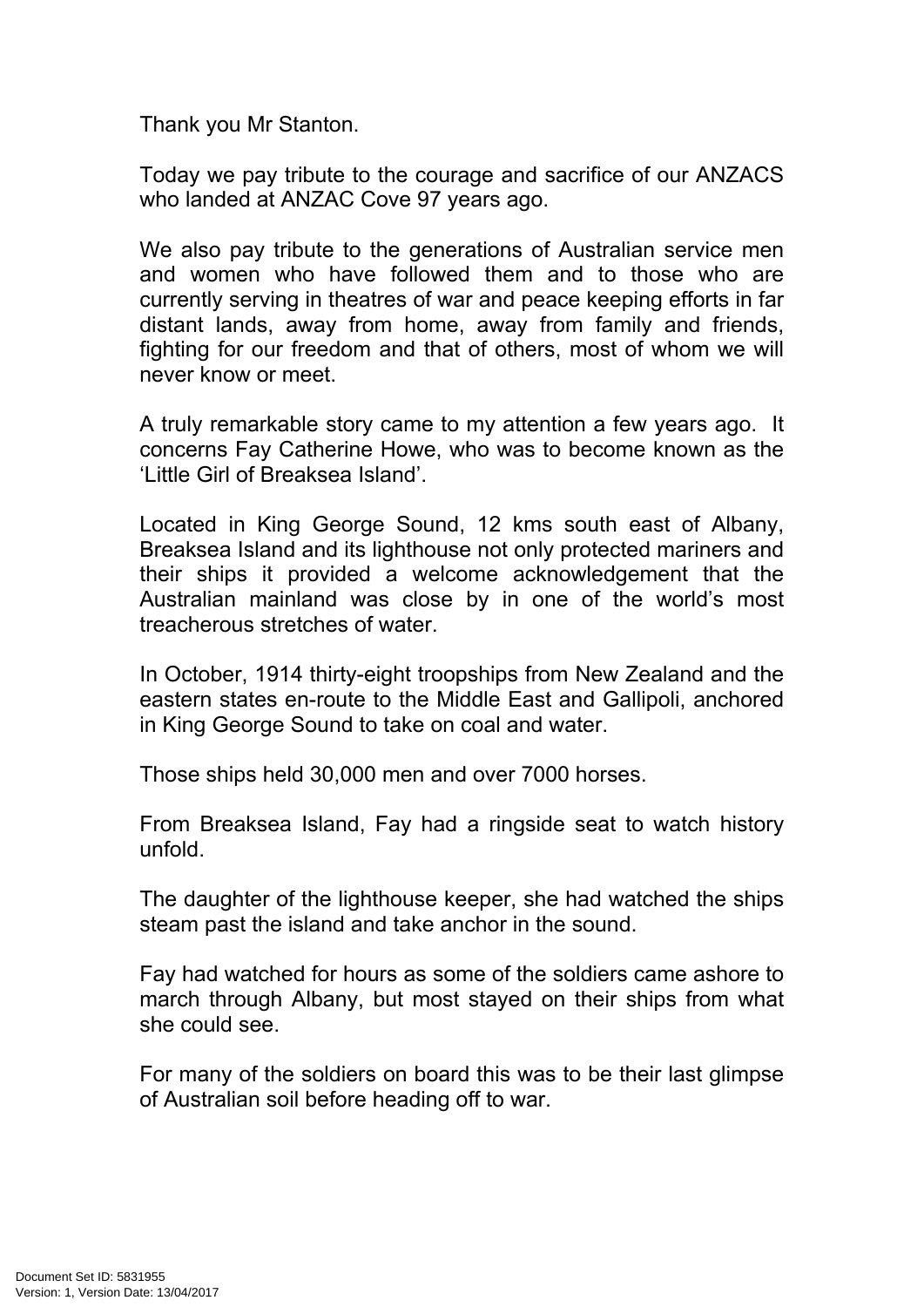It was during this time that the little girl from Breaksea Island made contact with several of them from one of her favourite spots on the windswept island.

She would stand there and semaphore (or in the context of today's world she would text) the soldiers standing on the shipdecks in the cold, grey waters of the sound.

When they replied with messages to be sent home to anxious eastern seaboard families that they had arrived safely thus far in their journey;

Fay would Morse code their words of love across Australia via telegraph.

On 1st November 1914, at dawn, the troopships formed a massive convoy to sail west to the Middle East and Gallipoli.

Fay watched as the ships disappeared over the horizon wondering whether see would ever see them again.

As the days turned into weeks and the weeks into months a small trickle of postcards from the Middle East began to arrive in Albany. Most were yellow and parched, a message written by hand, the ink slightly smudged.

They were addressed: 'To the Little Girl on Breaksea Island, Albany. Western Australia.

Some were beautifully embroidered and others displayed the pyramids and camels; scenes that Fay was unfamiliar with, as she had spent her entire life of 14 years on the island.

Her Mother had died when she was young and she seemed destined to look after her Father forever.

The simple, but treasured postcards that Fay received seemed to open up a whole new world.

Gone from her mind were the episodes in her life when food was short and she had to go out shooting rabbits and collect nettles on the island for greens.